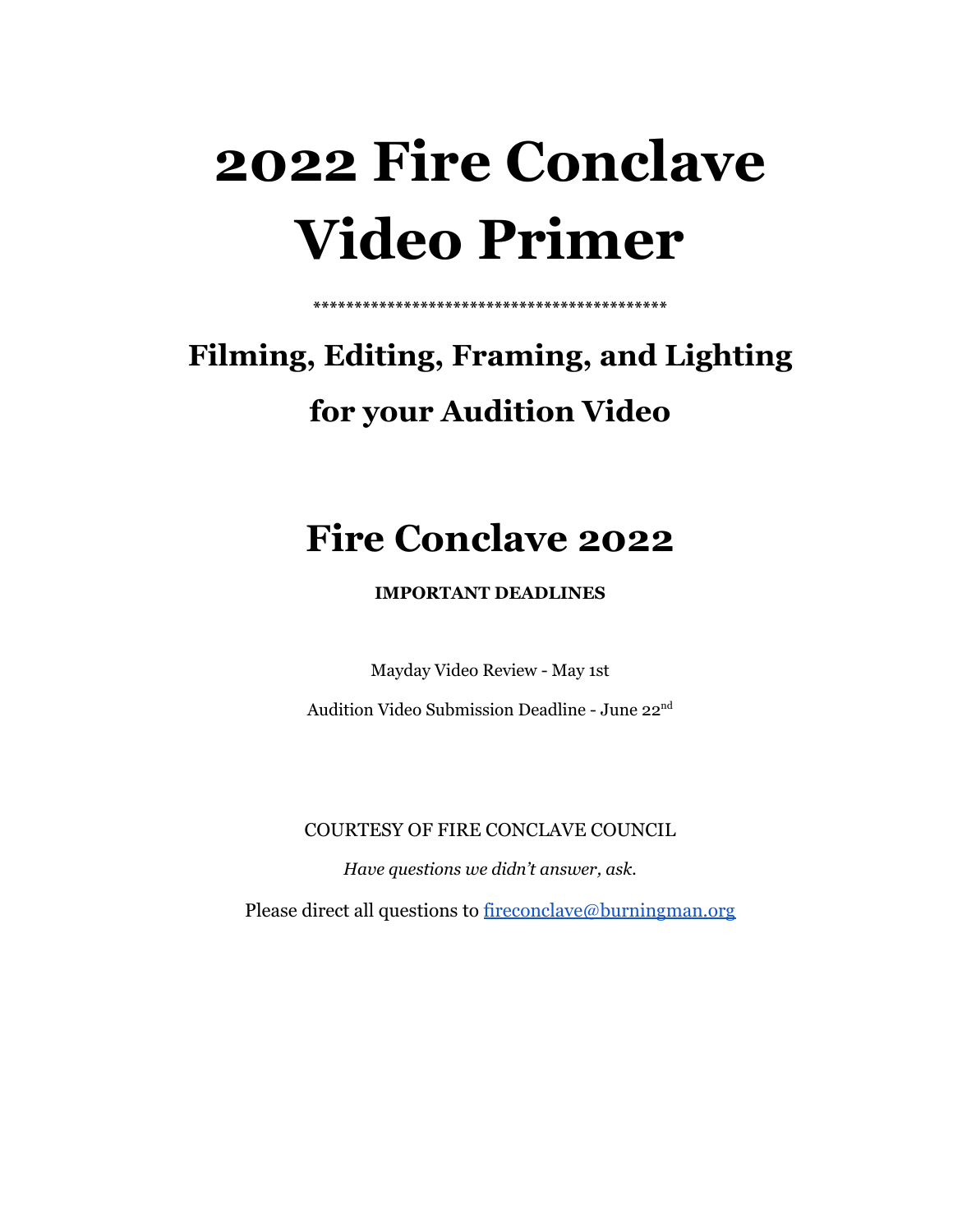# **Table of Contents**

| <b>INTRODUCTION</b>                                                       | $\bf{2}$ |
|---------------------------------------------------------------------------|----------|
| <b>VIDEO! VIDEO! VIDEO!</b>                                               | 3        |
| The Quick Reference List                                                  | 3        |
| What is Not Accepted                                                      | 4        |
| <b>THE MAYDAY REVIEW</b>                                                  | 5        |
| PREPARING YOUR AUDITION VIDEO                                             | 8        |
| Cameras                                                                   | 8        |
| <b>Framing Shots</b>                                                      | 8        |
| Think about the presentation of your performance.                         | 8        |
| Plan the frame, eliminate distractions, add light.                        | 11       |
| Shooting, frame rate video size, quality, color profile and white balance | 11       |
| Sound / Audio / Music                                                     | 12       |
| Compositing and Editing                                                   | 13       |
| Rendering and exporting your film                                         | 14       |
| Geographic Diversity                                                      | 14       |
| <b>SUBMITTING YOUR VIDEO</b>                                              | 16       |
| Preparing to Upload                                                       | 16       |
| <b>Uploading Video</b>                                                    | 16       |
| Completing the Audition Form                                              | 17       |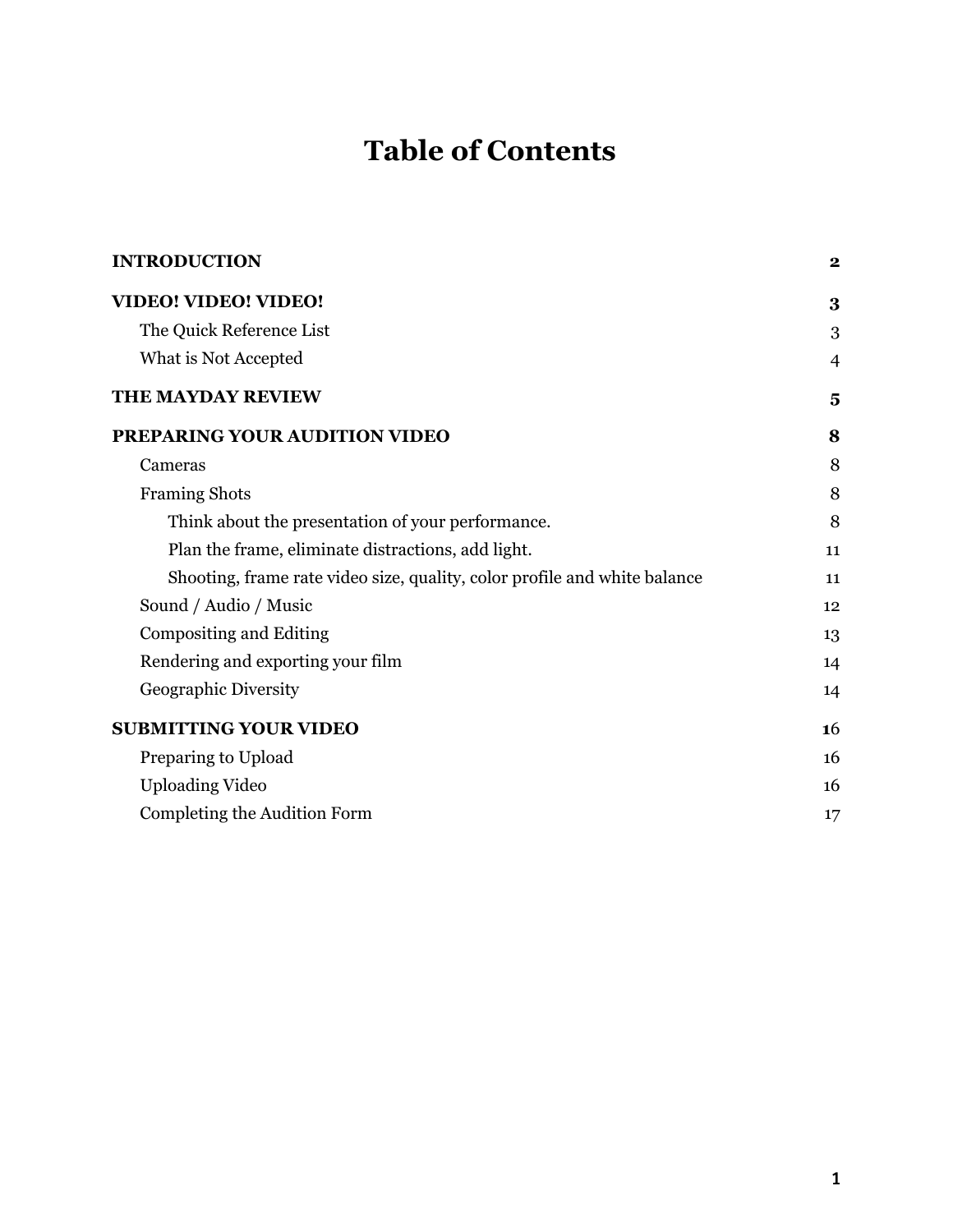# **INTRODUCTION**

<span id="page-2-0"></span>Welcome to the Fire Conclave Video Primer.

Inside this Primer you will find guidelines, tips and lots of technical information regarding shooting video for both your MayDay Review and your main Video Audition. We suggest sharing this information with the person(s) shooting and editing your video.

The MayDay Review video is a snapshot of where you are so far. This is so that we can make sure you are on the right track. We do not expect all the bells and whistles that we do in your main audition video, so keep it short and simple. It's a way of letting us know how you are doing so far, making sure you understand how the video needs to be presented, and allowing ample time for feedback, corrections and changes should they be necessary.

Your main Fire Conclave video submission is your audition, please consider it as such when you plan and produce your video. Put your best flamey foot forward, costume up, and dazzle us. Show us your best performance, not a whizzy movie or a promo video. That being said we also understand that not everything will be perfect. Show us your best and then tell us what is changing in the submission form.

If you have any further questions or concerns regarding your video submissions, don't hesitate to contact us at [Fireconclave@burningman.org](mailto:Fireconclave@burningman.org). We are here to help and support you along the way.

Good luck in your endeavors. We can't wait to see where your imagination takes you…

Regards,

The Fire Conclave Council

Crimson, Tabasco, Wrangler, Scorch and Natalie

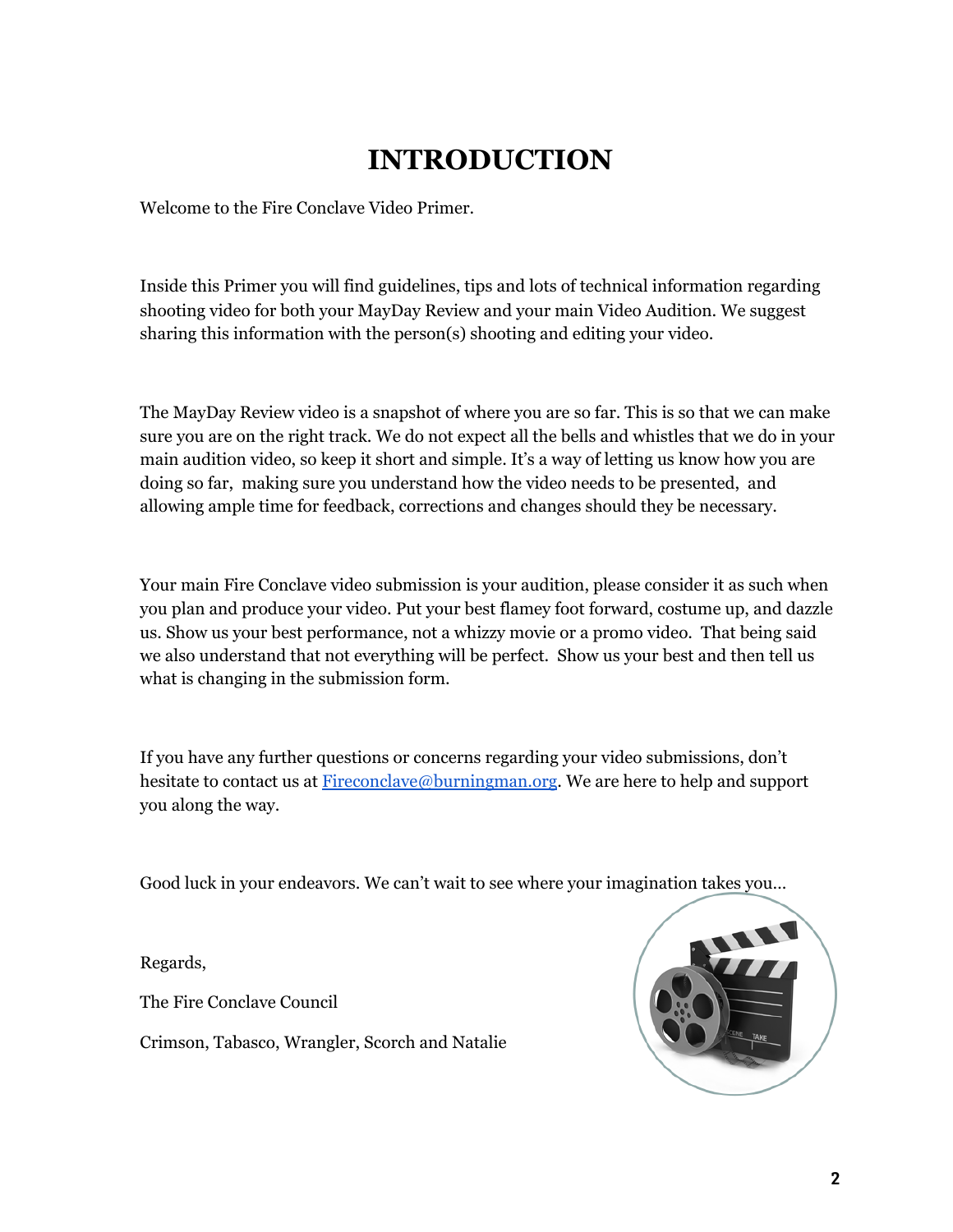# **VIDEO! VIDEO! VIDEO!**

### <span id="page-3-1"></span><span id="page-3-0"></span>**The Quick Reference List**

- $\triangleright$  **Fire** It is very important that we see your dancers with fire in your final Fire Conclave video submission. We want to see the act as we see it will be on playa.
	- While we enjoy seeing fire in the MayDay video, it is not a requirement. We do, however, require you to be holding the fire tools you intend on using (or something similar) so we can see your intention.
- ➢ **Duet** Start your video with your Duet. The duet is mandatory, in both your MayDay and final Audition Submission video. If your video does not start with the duet, then you will immediately reduce your chances to make it into the Great Circle.
- $\triangleright$  **Lighting** do not rely on the fire to light your performers. Use work lights, clip lights, headlights, bonfires, etc.. to front-light the performance/ performer, allowing those of us watching the video to see you clearly.
- ➢ **Shooting (FPS)** shoot your video at a minimum of 24 frames per second (FPS) or higher. 30 or 60 FPS is prefered.
- ➢ **Shooting (Resolution)** Shoot at a minimum of 720p resolution. 1080p resolution is better. 4k resolution is great but isn't necessary unless the person(s) editing your video wants it and has the hardware and software to handle it. Most computer monitors max out at 1080p anyways. If you use different settings for different shots you are posting together, use the lowest resolution to render the whole thing to help with consistency. Must be a minimum of 720p.
- ➢ **Shooting (Speed)** Make sure your video is **at speed,** meaning do not speed it up or modify the timing of it in any way, at any time, for any reason.
- ➢ **Equipment** If using an action camera (such as a GoPro) keep in mind you'll have to edit out the fish eye effect in post production. Gopro's free editor has a setting which will do this for you.
- ➢ **Rendering** When rendering, make a copy in H.264 (also called MP4) compression to make your files. Most video editing programs give you the option to render it for Youtube or Vimeo, eliminating your need to worry about the compression format.
- ➢ **Review -** be sure to review what you are submitting. Watch it before you're done, after you're done, and again after you have uploaded it. Make sure it is what you want, and that you feel it is the best you have to show.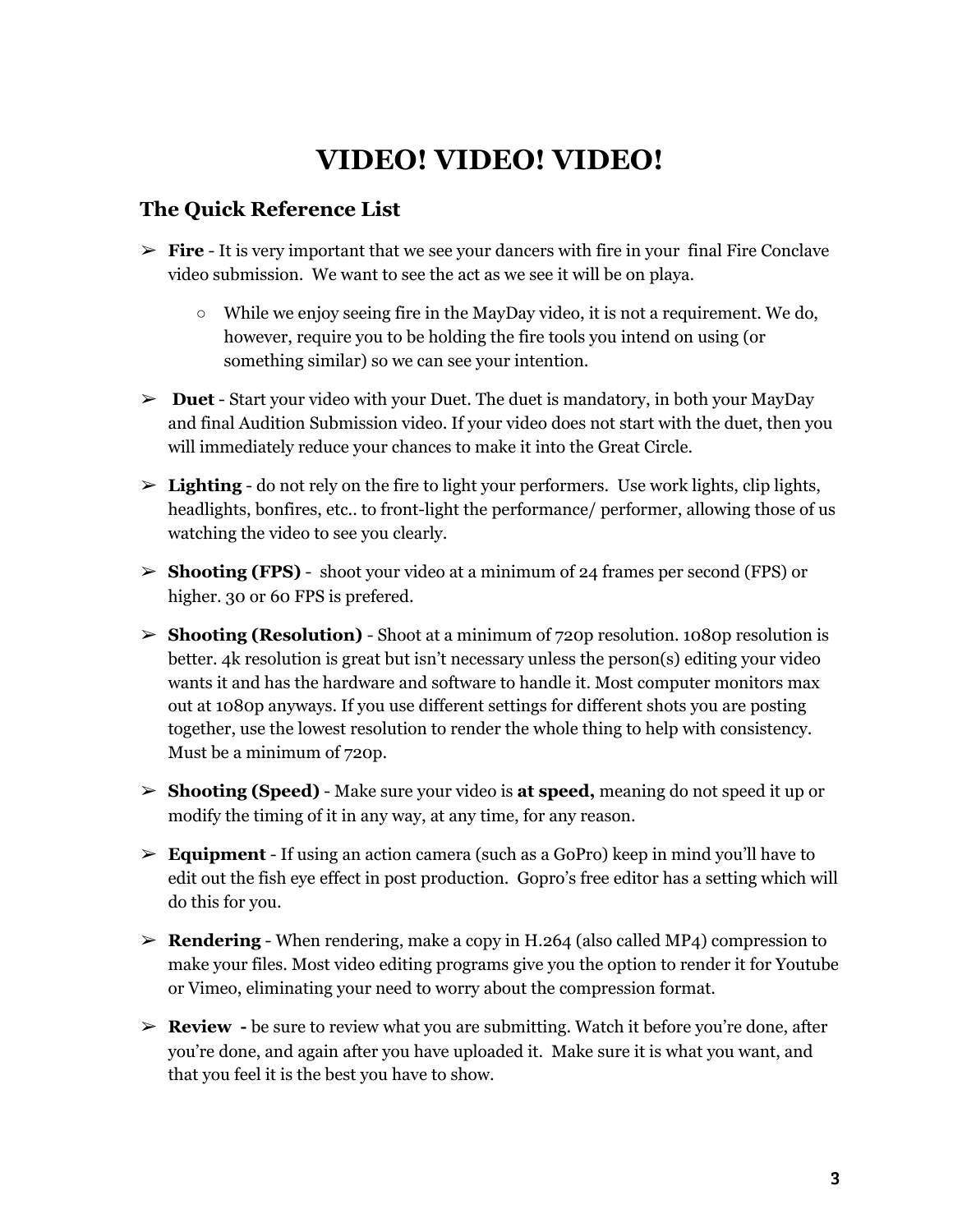# **What is Not Accepted**

- ➔ **DO NOT** show highlights, we want to see the full performance straight through.
- ➔ **DO NOT** send footage of playa dances, last year's Decompressions, etc. This must be new and current work.
- ➔ **DO NOT** send us a video clip of a spin jam. We want to see the choreography and showmanship you are working on.
- ➔ **DO NOT** send us a group's promotional video.
- ➔ **DO NOT** shoot vignette-vignette-vignette and try to splice them together or cut out transitions between dance sets. Doing so makes us question your abilities to conduct a full performance all the way through. We need to see transitions between pieces to make sure they are safe and coordinated.
- ➔ **DO NOT** use multiple camera angles.
- **→ DO NOT** shoot your video with a low resolution camera. Some phone cameras can film fire, but check them first. A bunch of white bleeding lights is not a great video representation of your dance.
- → **DO NOT** use special effects, filters or software transitions when making your video.
- ➔ **DO NOT** include large objects (tools, props or implements) that have not been approved by the FC Council. Submit a Weird Tool Request if you wish to perform with big or unusual props in the Great Circle. You can find a link to the Weird Tool Request form on the Resources page at [www.fireconclave.org](http://www.fireconclave.org).
- → **DO NOT** show us some of your dancers. If you have 50 people listed in your group and you are only showing a few to represent what you're working on, we'll question your integrity.
- → **DO NOT** add titles to explain the video. If the performance doesn't tell the story the words will not help.
- ➔ **DO NOT** include "Chaos" at the end of your audition.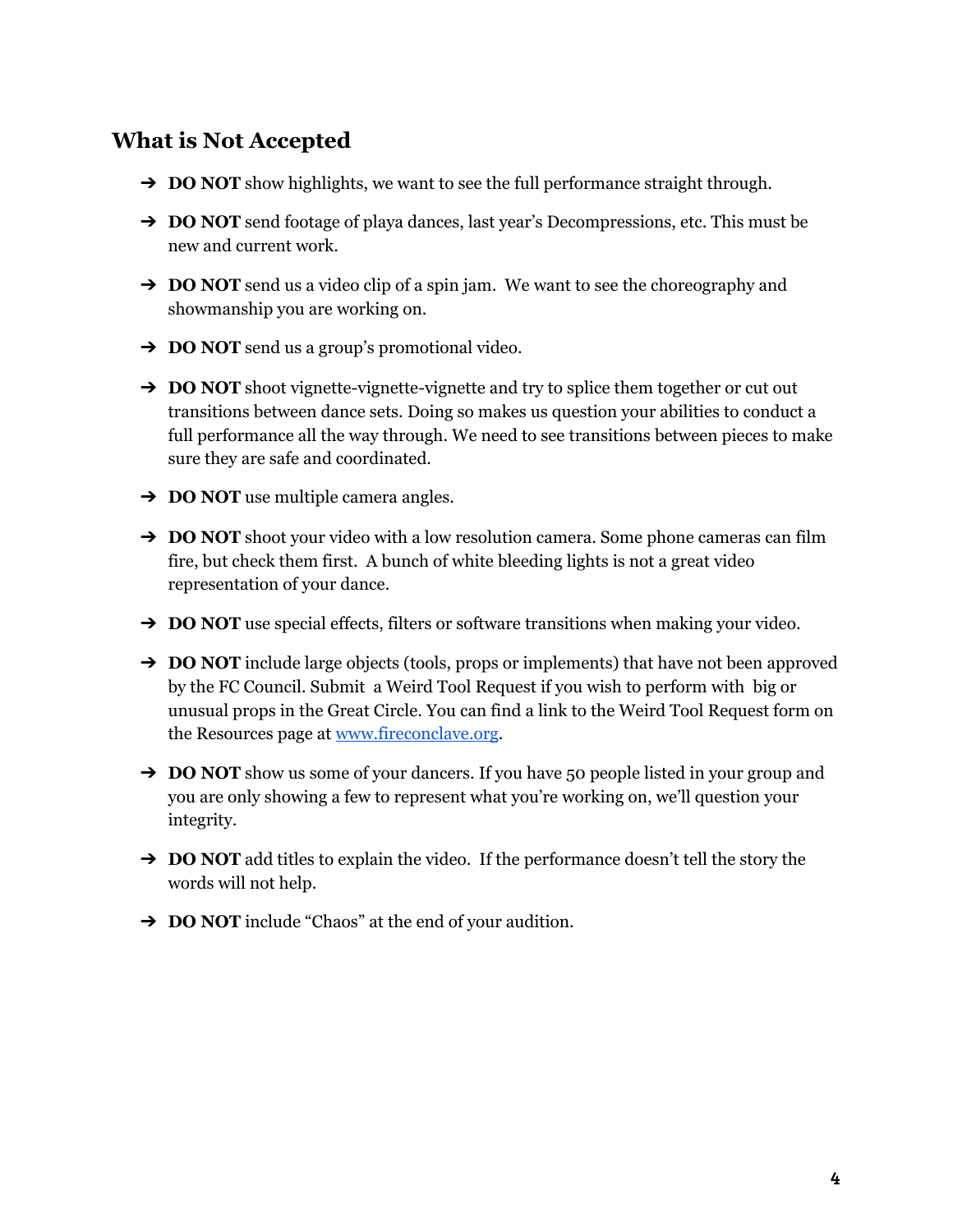# **THE MAYDAY REVIEW**

<span id="page-5-0"></span>The goal of the Mayday review is to show us you are on the right track and to give you enough time to make corrections if we see issues with the performance. It will also give you a chance to show us how you will video it and give us a chance to tell you any concerns we may have. Over the years we have found that a bad video can make a good performance look bad, so we will focus on both the choreography submitted and pay special attention to the video production or filming.

#### **What is required:**

- $\star$  At least 45 seconds of your Duet
	- We do not expect perfection but we want to make sure it is a duet, and that what we are looking for (eg. two people dancing interactively with fire) is clear to you.
- $\star$  Two scenes from the rest of your performance
	- $\circ$  If you are "geographically diverse", this would be a good time to show us how you will be editing the scenes together (read more below)
	- $\circ$  If you're unsure about the way things are coming together this is a good time to show us so we can give you a quick critique
- ★ A transition between scenes. The transition can be from either your Duet to Scene/routine #1 or from Scene/routine #1 to Scene #2
	- This means you may show clips of one of your scenes/routines, but must end one duet or routine with a transition into another routine SEAMLESSLY. We want to know that you know how to fit all your performances together.
- ★ You must use tools, even if you don't have fire we want to see how the tools will be used.
- $\star$  No more than 5 minutes
	- This is not your audition, it is a review to both help us and help you. Keep it short to the point and we will respond quickly. Go on too long and you will be disappointed when we don't watch all of it.

#### **TO BE VERY CLEAR - We expect the following**

- **1. Duet 45 seconds min / 2 mins max**
- **2. Transition or cut (YOU MUST SHOW AT LEAST ONE TRANSITION)**
- **3. Scene/routine #1 1 to 3 min**
- **4. Transition or Cut (YOU MUST SHOW AT LEAST ONE TRANSITION)**
- **5. Scene/routine #2 1 to 3 min**
- **6. DONE About 5 minutes**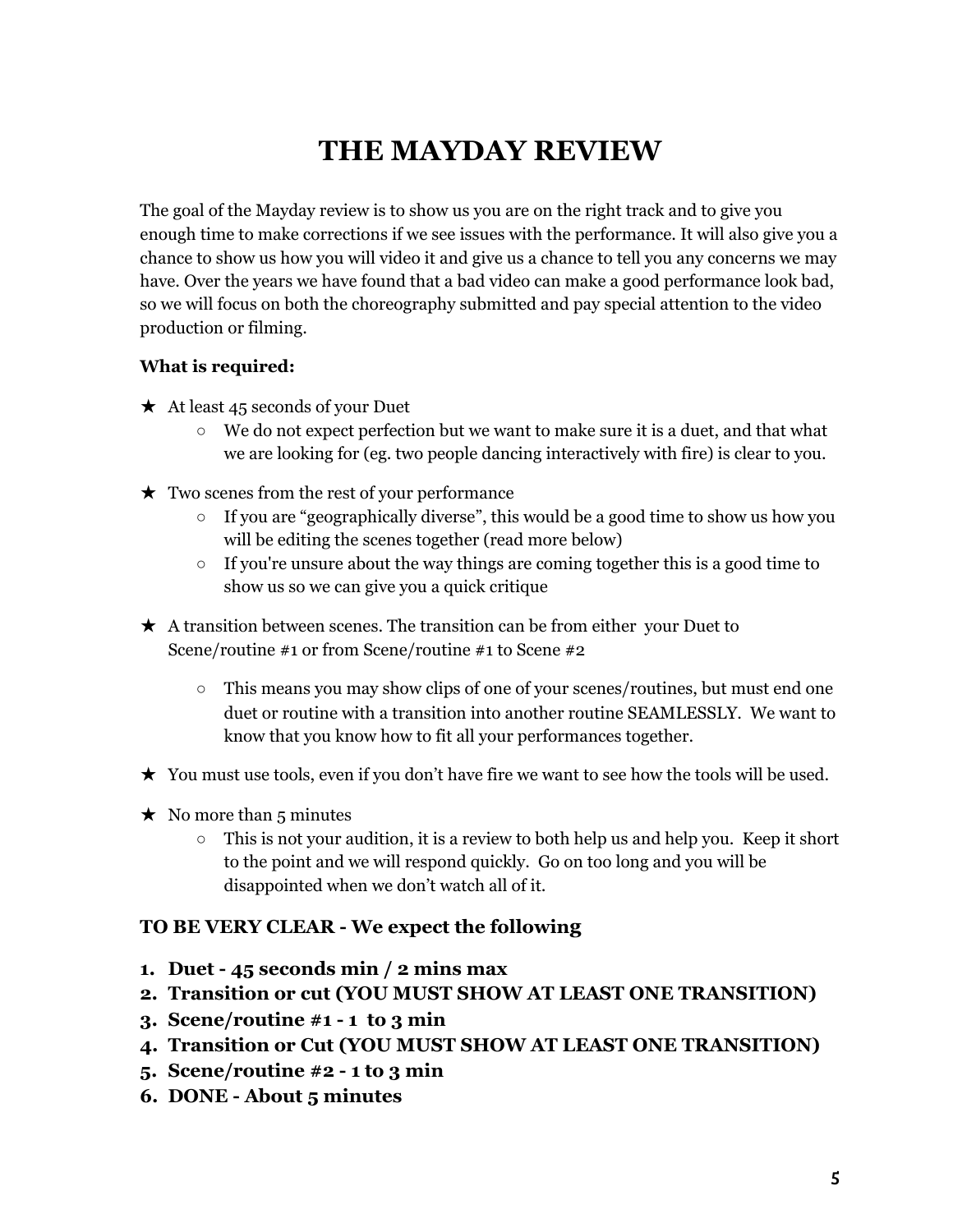### **What is NOT required:**

#### ★ **Fire**

○ While we would prefer fire, we understand that the end of April is still a hard time of the year for planning outdoor performances. Light/glow tools, or flags are an acceptable substitute.

#### ★ **Perfection**

 $\circ$  We understand that there is a lot of time after this video shoot to really perfect things, put your best foot forward and show us what you have at this point in the best way you possibly can .

#### **What you should focus on:**

#### ★ **Camera work**

- $\circ$  Use the camera you are intending to use for your audition if possible.
- $\circ$  Figure out the buttons and settings, make sure you know how everything works.

#### ★ **Lighting**

 $\circ$  Set up extra lighting (headlights, flood lights, etc...) so that the performers are not dark.

#### ★ **Practice**

○ Show us the work you are putting in

#### ★ **The upload**

○ Upload it the same way you are planning on uploading your Audition video (either to Vimeo, Youtube, or online storage) and make sure everything works

### **The good and the bad:**

- ★ The goal of the Mayday Review is to let you throw something at us and see how we respond. With almost 2 months till the audition is due it should give you time to clean things up and give us a solid audition video of your group at it's best.
- $\star$  We will provide you with a critique of the video work and the performance. This critique is meant to be helpful, but keep in mind we won't be holding back even though we know it is an unfinished work in progress.
- $\star$  If you show us something sloppy and it is still sloppy when you get to the audition we will see it, and it will be noted.
- $\star$  If we make recommendations and you ignore us it will also be noted.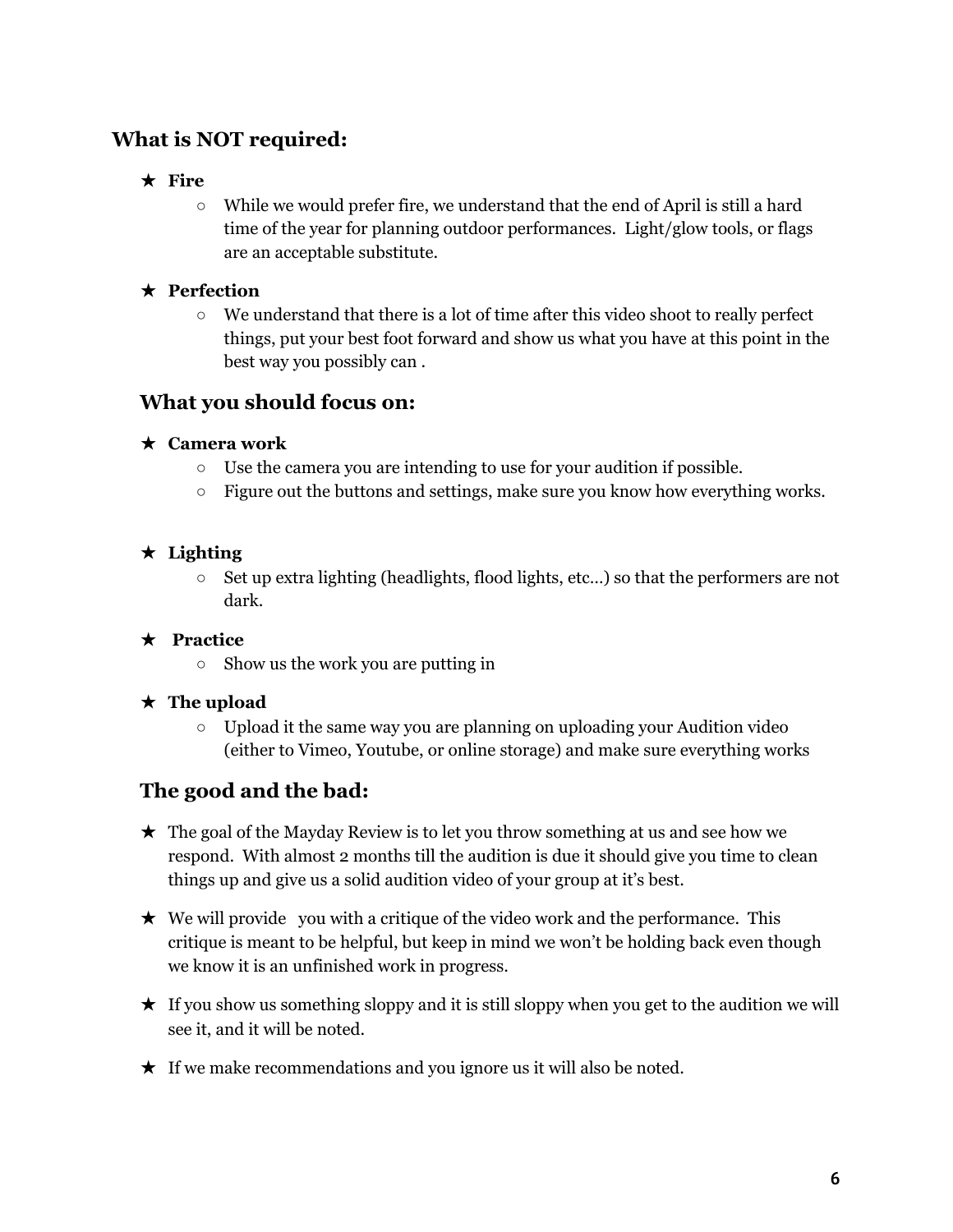Here is a sample of the format and questions we ask ourselves when we review the Mayday Videos

# **DUET:**

- $\star$  Is it a duet?
- $\star$  Is there interaction?
- $\star$  How do you feel about the choreo?
- $\star$  Does it look practiced?
- ★ What do they need to work on?

# **SCENE 1:**

- ★ How do you feel about the choreo?
- $\star$  Does it look practiced?
- ★ What do they need to work on?

# **SCENE 2:**

- ★ How do you feel about the choreo?
- $\star$  Does it look practiced?
- ★ What do they need to work on?

# **TRANSITION:**

- $\star$  Is there a transition?
- ★ Does it flow, does it feel like something practiced or thrown together for the video?
- $\star$  Does it look practiced?
- ★ What do they need to work on?

# **Technical:**

### Location:

- $\star$  Background distractions?
- $\star$  Foreground distractions?

### Noise:

★ Any annoying sounds being made, or something that distracts from the video?

# **Filming:**

### Camera:

- ★ Resolution?
- $\star$  Distance from camera is ok?
- $\star$  Video is stable?
- $\star$  Does the video move?

### Framing:

- $\star$  Is everyone in the frame?
- $\star$  Can we see them for the entire scene?

# Lighting:

- ★ Enough light to see the performers and the fire?
- $\star$  Too much back light?

# **OVERALL:**

- $\star$  How does the performance shine?
- $\star$  What do they really need to focus on?
- ★ Are there any serious issues that need to be addressed?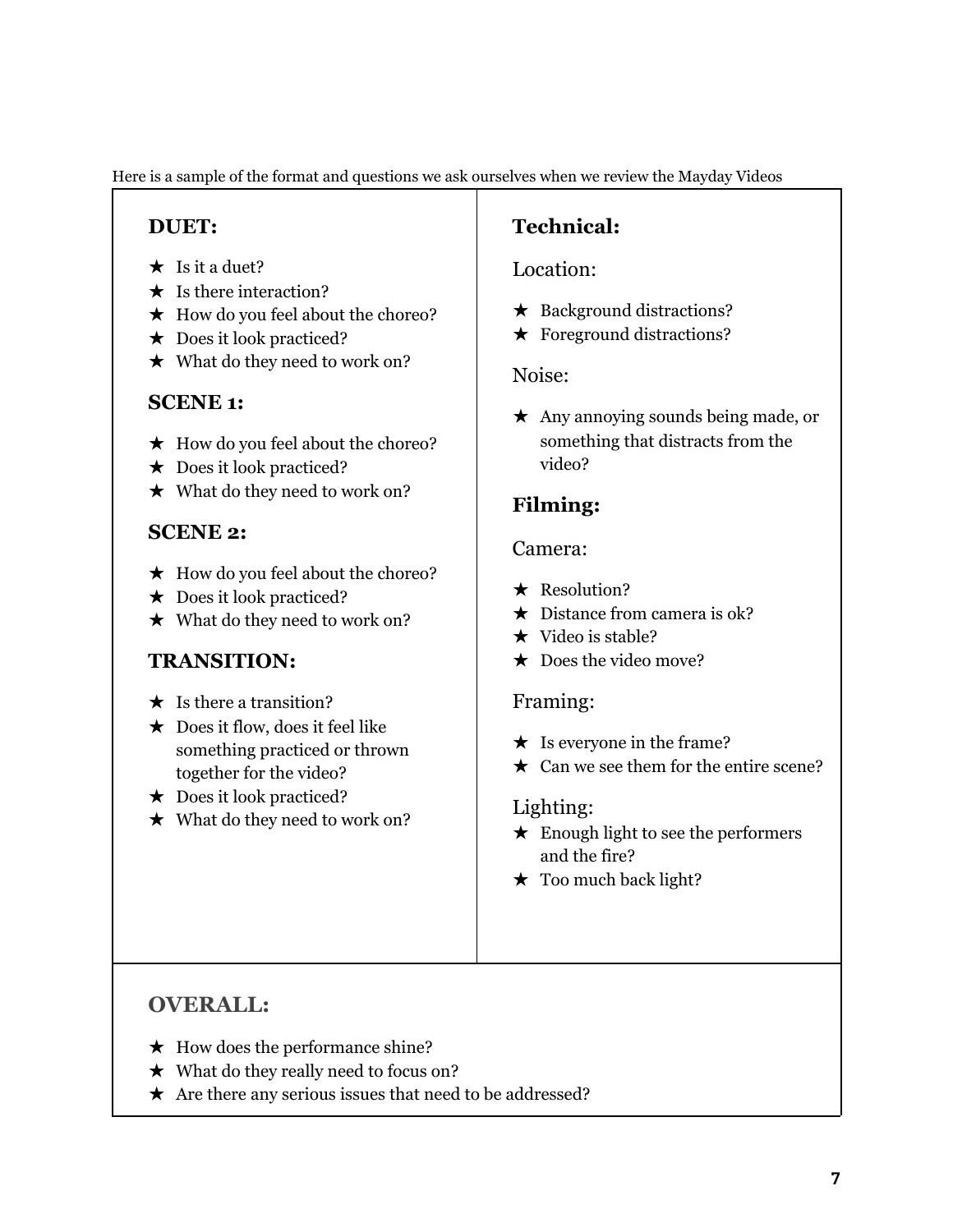# **PREPARING YOUR AUDITION VIDEO**

#### <span id="page-8-1"></span><span id="page-8-0"></span>**Cameras**

There are lots of cameras to choose from, some are way out of most people's price range but cheap cameras are not hard to find or borrow. No matter what type of camera you have, make sure that it can do certain things:

- ★ 30 frames per second (24 is also accepted but generally only used internationally or for movies)
- $\star$  720 or higher resolution
- $\star$  The ability to be stabilized at eye level or higher (use a tripod or ladder)
- $\star$  Low light capabilities
- ★ If possible **turn off auto focus.** Fire moving around can mess with the camera's sensors. Manual focus or "fixed focus" is your friend. Some cameras allow you to lock the focus which will do the same thing.

Be careful with action cameras such as a GoPro. They may not have very good low light capabilities for the footage you're trying to take. A good way around that is adding lots of ambient light such as streetlights and car headlights, or shooting at dusk before it's too dark.

### <span id="page-8-2"></span>**Framing Shots**

Make sure that the camera angle sees all of the dancer(s) and the full extension of their tool. We want to see the dancers from their toes to the top of their tools.

#### **1. Think about the presentation of your performance.**

You have about between 35' and 65' wide performance space on the playa (give or take). This almost certainly will not be the most effective presentation for your videos. Consider squeezing into a 30-40' frame just for your video shoot, otherwise your footage will look very far away. If we can't see the Performance, we can't accept it.

★ Keep the Camera at standing eye level or slightly higher. Use a tripod, ladder (6 feet or so), top of a car, or some other stabilizer. Set the camera and then…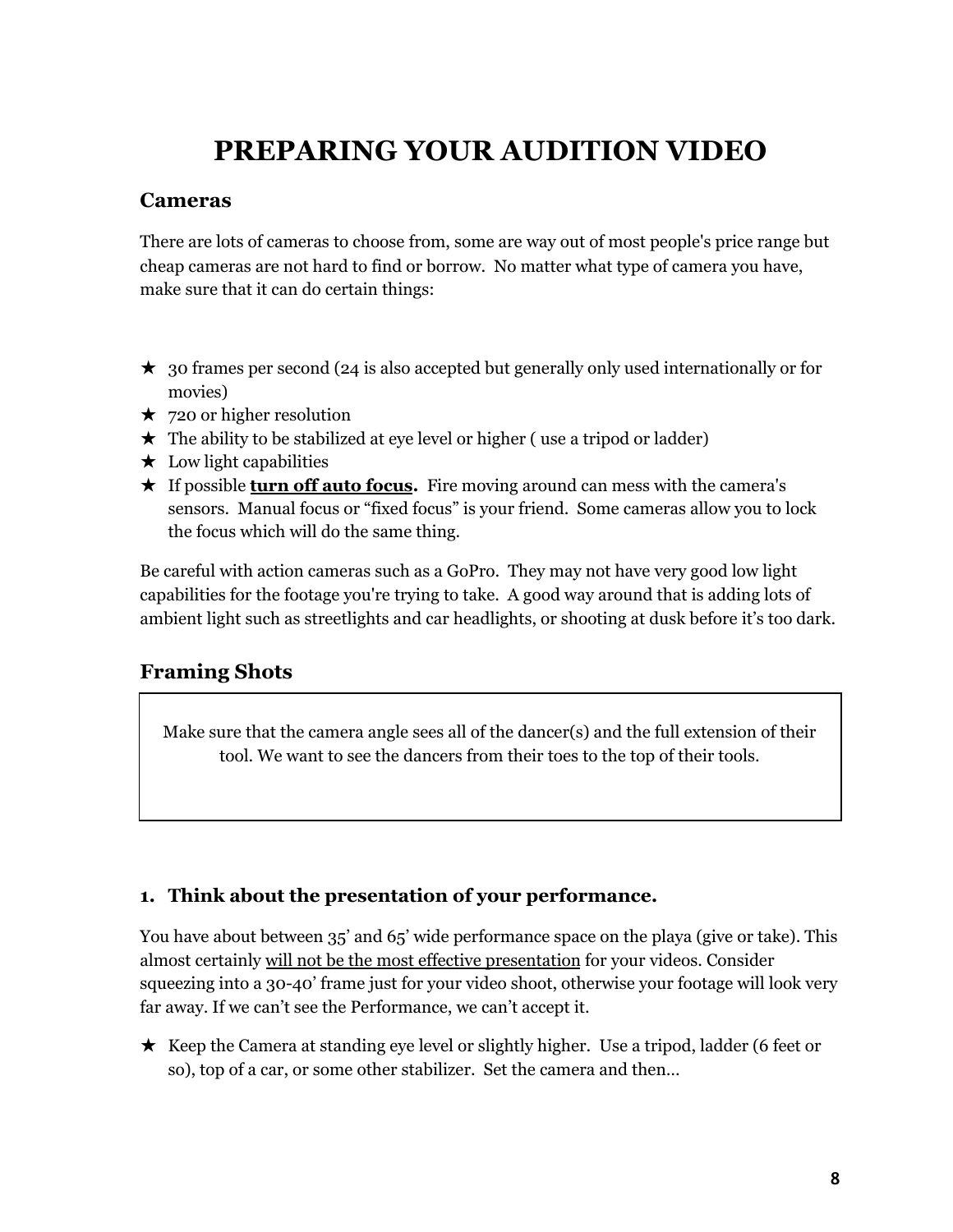$\star$  Mark the space the camera is recording on the ground so your group is aware of the boundaries. Use cones, tape, paint, extra fire tools, safeties, or flowers. We don't care if it's in the shot as long as it keeps you in the frame and it isn't more interesting than your performance.



- $\star$  Think about the widest moment of your choreography, line those folks up in their places.
	- $\circ$  Have everybody swing their tools up/out as far as they're gonna go... like a staff, up as high as it can reach. You might have to reel in a rope dart for better framing of the dancing for the purpose of the shoot.
	- Step back and forth until everybody's feet, and the upper tips of their tools, are in frame.
	- Then... take a step or two back to accommodate the space fire will require.

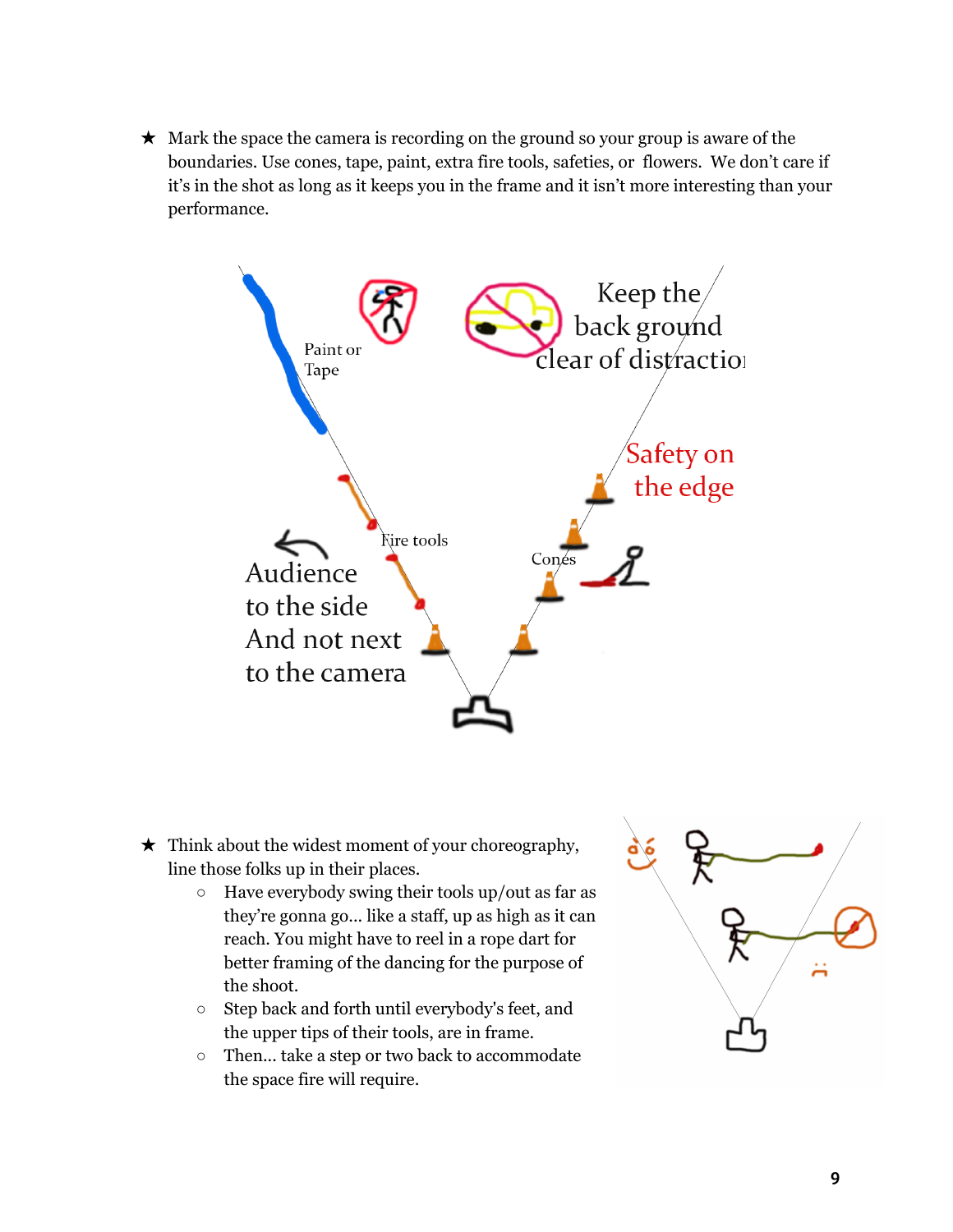- $\star$  Make the performance work with the space you have.
	- The duet may move closer to the camera while the poi routine with 20 performers should move away from the camera.
	- We understand that the video is a "representation" of what you will be doing on playa, and moving the action forward and back so we can see the performance in the video will help. (BUT DON'T ZOOM IN AND OUT)



- Don't get stuck trying to make the It's zooming with your feet performance exactly like the playa and then have a camera so far away that all we see on our computers are blurs of light.
- Use more depth when you have more performers on. If you are planning on having a scene using 50' on playa, stagger it a little in the video and use only 40' (or less).
- ★ Watch the video or a scene on a small screen (phone, tablet, back of the camera) before you leave the shoot. If you can see what is happening while your hands/ arms are at rest, great. If you have to zoom in to see it… reshoot.

You may not reach the boundaries of your designated performance area with your video framing; as long as performers aren't getting cut out of frame that's fine.

#### **Why can't we zoom with the camera?**

Our biggest issue with zooming has been:

- We are not able to see entrances, exits, or transitions which are essential parts of your show.
- Losing the edges of tools in a performance. You should consider the poi (or whatever) a part of the person and if it goes out of frame it's like chopping off a part of the body.
- We love your faces, but if we can't see what the rest of your body is doing, and ultimately we want to see what the audience will see on the playa.

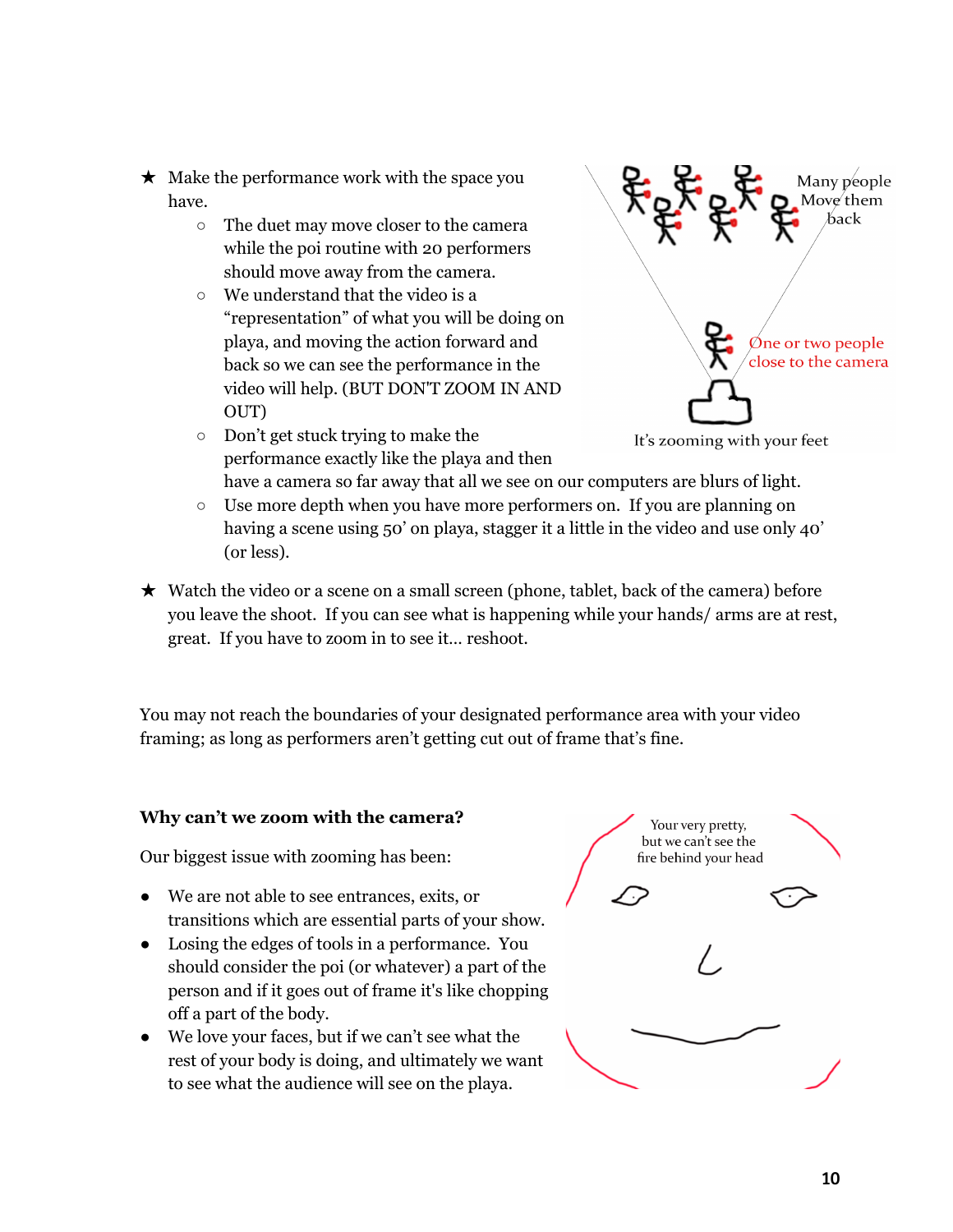#### <span id="page-11-0"></span>**2. Plan the frame, eliminate distractions, add light.**

We want to see what you're doing.

- ★ Be aware of odd backlighting, if you have backlighting due to the nature of the space, add front light or overhead light for the win! Headlights or work-lights are fantastic, as are overhead lights.
- $\star$  While having a beautiful sunset in the background is great, it will put you in the shadows. It is actually better to have the performers facing the sunset.
- $\star$  Too much light is possible, we want to see the fire. If you're shooting outdoors, and it's still light on set well into the evening, adjust the brightness of your camera settings within reason to accommodate for the brightness of the Day Star.
- $\star$  Do you have distracting junk behind or around the framed performance area? Move it so we don't see it.
- $\star$  People lingering? Tell them to move.
- $\star$  Give the camera a security detail if possible. People who will prevent or stop:
	- People walking in front of the camera
	- People talking or "hanging out" next to the camera.
- ★ **We do not consider Fire Safety a distraction** and we like to see how you put your tools out, especially if they are big and awkward. Consider this a part of the performance. If you see it and it looks weird to you, it will probably look weird to us as well.

#### <span id="page-11-1"></span>**3. Shooting, frame rate video size, quality, color profile and white balance**

Cameras vary, whether you have a cool HD video camera, a video enabled DSLR, your phone, or a point and shoot with video capabilities. We suggest the following camera settings for recording your audition video:

- $\star$  Frame rate 24 or 30 frames per second (FPS). In Europe 25 is the standard, but once you upload it to the internet, it will format to the rate required by the website (YouTube or Vimeo)
- ★ Video size bigger is better 720p or 1080p are wonderful
- $\star$  Quality fine, so fine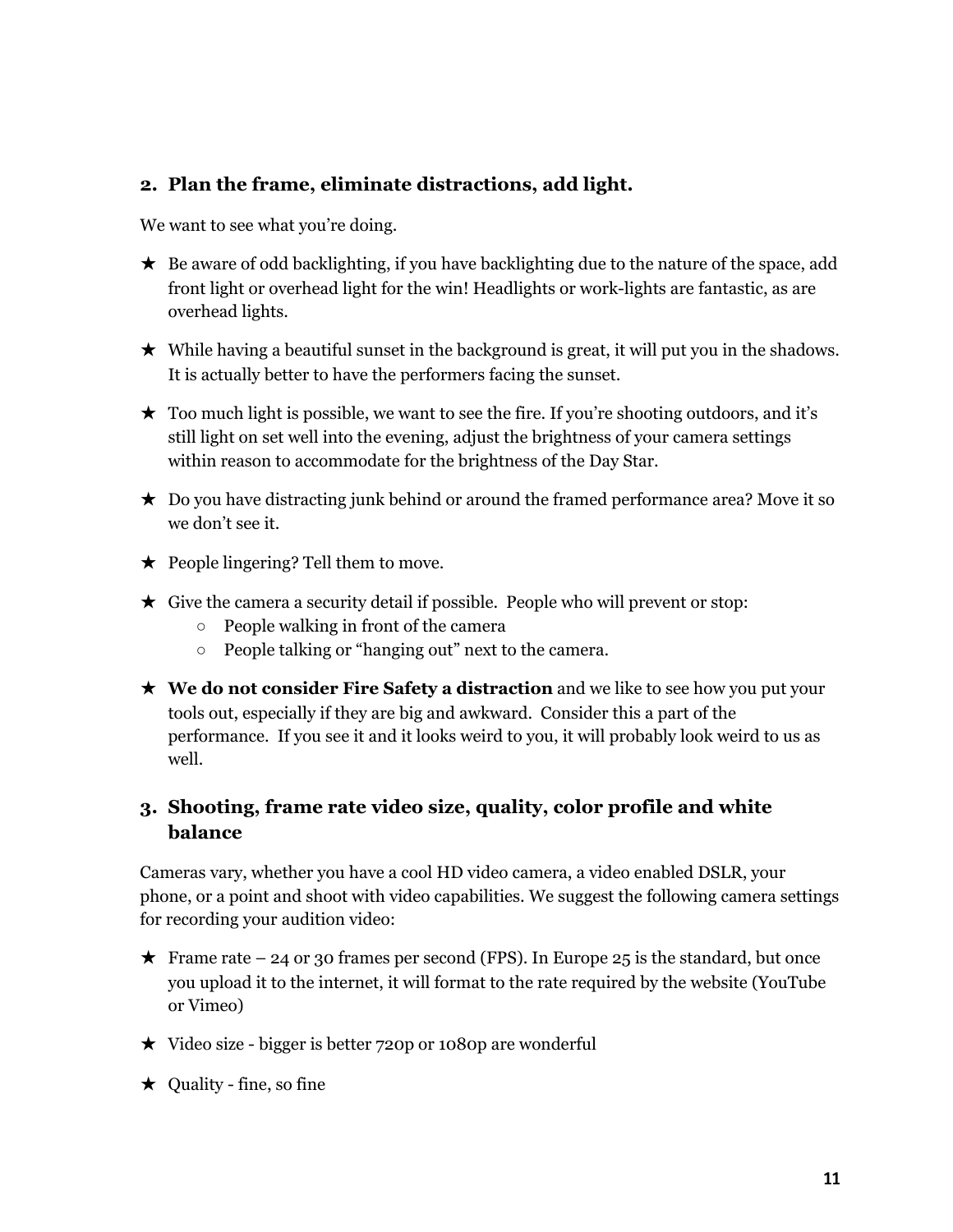- ★ Color profile, set to faithful or neutral
- $\star$  White balance, if your camera has a white balance setting, try finding one that makes a picture where white looks like white, not green or blue or orange

If shooting with a cell phone or other smaller lense device, be aware that while some have great daylight video capabilities, shooting fire performance is very difficult for most and you need to present the best version of your group, you can. Make sure it is stabilized and you have enough extra lighting to make sure the fire doesn't bleed out, while not having so much lighting that we don't see the fire.

# <span id="page-12-0"></span>**Sound / Audio / Music**

When recording your dance and the music at the same time, please be aware of the sound around the microphone. Listening to people talking distracts from the performance. Be aware of wind noise as well, and be prepared with a mic muff if needed.

Wind, passing cars, chatty folks joking nearby, audience noise, and barking dogs are all really distracting to the viewers. We know it's a picky thing, but this video is your audition; respect yourselves by considering the sonic distractions present in your video.

- $\star$  Prepare your camera's microphone with a mic muff, this is a super easy DIY trick for dampening wind noise, made from a swatch of fun fur, or foam, it's so easy it's silly, check it out! https://youtu.be/zZ3y8PscaYY If you need to look further to suit your camera, search on DIY mic-muff, or wind muff (it's also called a dead cat, that's not a search term we would suggest).
- $\star$  If you have drummers, situate them next to your camera so they are prominent in the sound. This will give us a good idea of your music plan if you have one.
- $\star$  If the sonic level of your video is really high or low, adjust it in your editing.
- ★ While recorded music is not allowed in the Great Circle, we understand that you may use it to help build and rehearse your dance. You are welcome to use music in your video audition, however your dance should not rely on it and your group should be prepared to perform **without music** on the playa.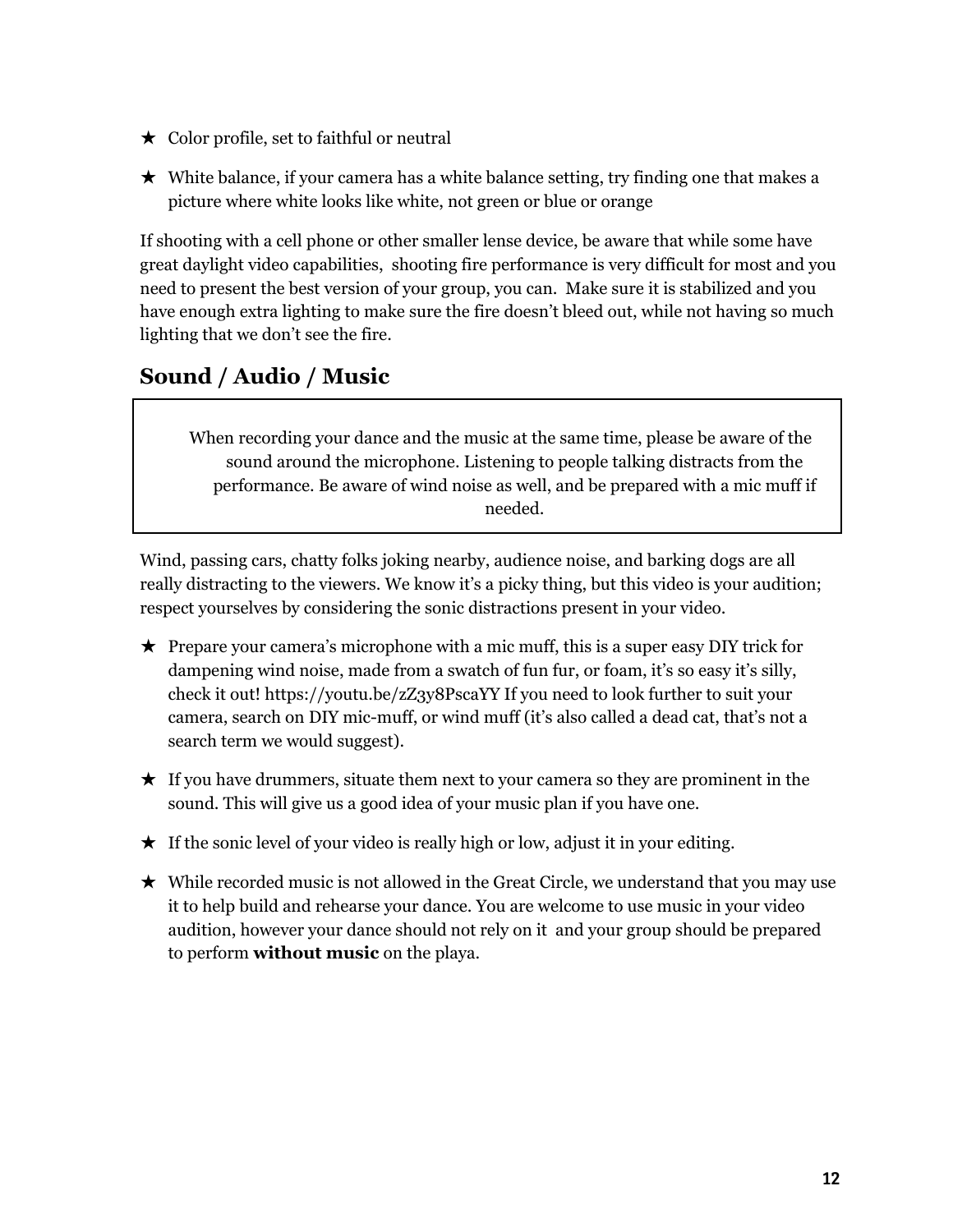# **Compositing and Editing**

Keep video compositing to a minimum (more detail below)

- $\geq 0$  Do not zoom in/out
- $\triangleright$  Make sure the camera is in *focus*, we really do want to see what you all are creating.
- $\geq$  Single point perspective, single point of view, no multiple camera angles
- $\triangleright$  Give yourself plenty of time to review what you are submitting.
- $\triangleright$  Plan to do several rehearsal shootings.

Asking you to be a Shin and a filmmaker is a tall order, so enlist support of people who have experience shooting, compositing and editing video, and will take your direction. This is *your* audition, not *their* demo reel. To composite video is to make your audition from various parts or elements:

- ★ You do not *have to* make your audition video in one continuous shot.
- $\star$  You <u>DO</u> have to make the video feel like it flows as one shot. Every scene has a beginning and an end. Every shoot should start with the end of the previous scene and end with the beginning of the next scene. DO this and we will see the transitions.
- ★ While you can cut **between** scenes please **DO NOT do ANY cuts during a scene**.
- $\star$  You may make multiple takes with the same camera framing.
- ★ Select the best takes of those shots and edit each scene together being sure to blend the transitions together as seamlessly as possible.
- $\star$  Composite and edit them together so the final video sequence presents as a continuous performance.
- $\star$  We want to see transitions from one segment to the next, end and begin each take with the same positioning.
- **DO NOT shoot vignette-vignette-vignette and try to splice them together and cut out transitions between dance sets as doing so makes us question your abilities to conduct a full performance all the way through.**
- **DO NOT use multiple camera angles.**
- **DO NOT use special effects, filters or software "transitions" such as a "wipe" or a "roll" when making your video.**
- **DO NOT add titles to explain the video. If the performance doesn't tell the story the words will not help.**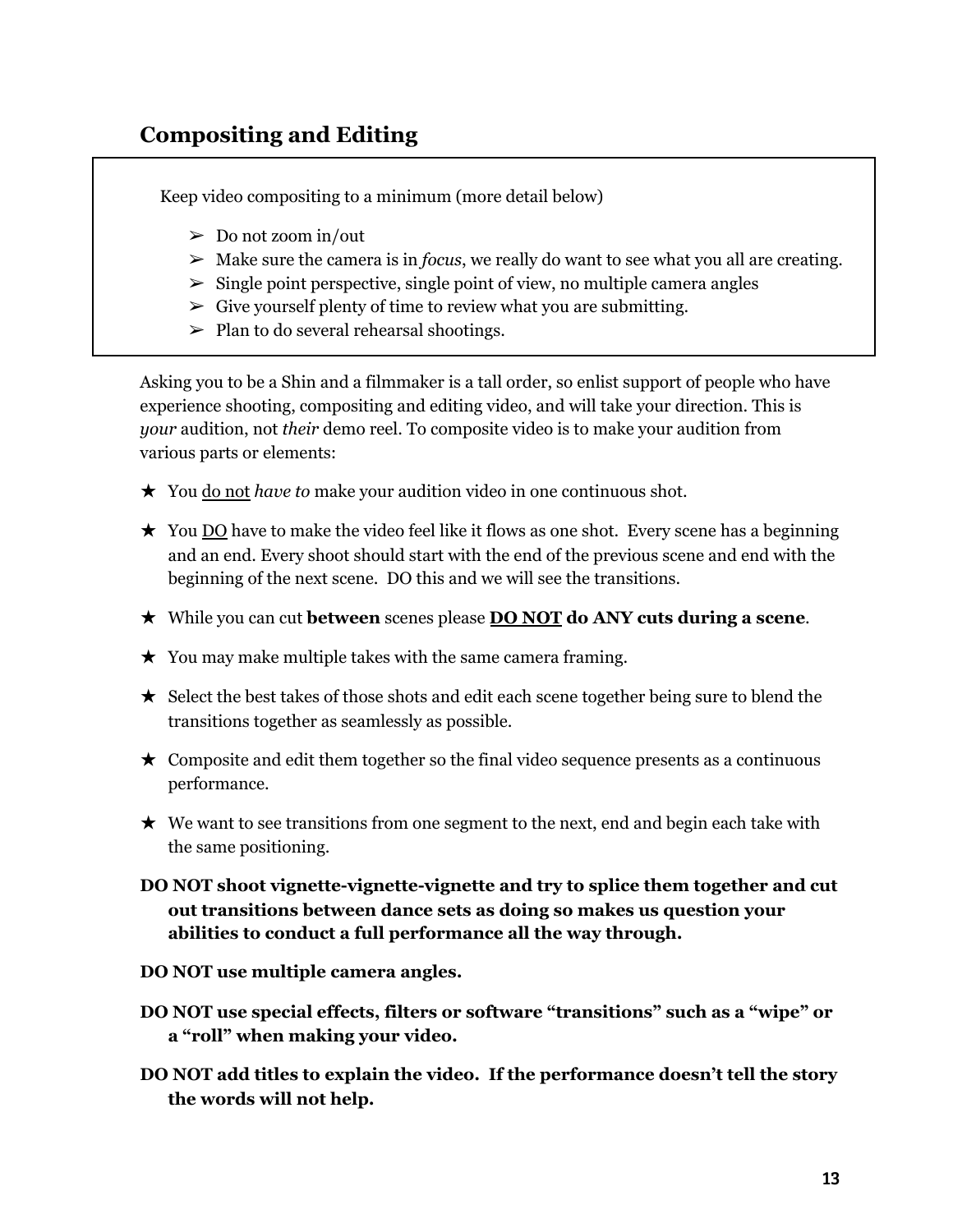# <span id="page-14-0"></span>**Rendering and exporting your film**

- $\star$  Rendering can take hours, so don't wait till the last minute.
- $\star$  Make one copy exported at the very best quality your software will allow for, use this as a master edition, duplicate it and save it.
- $\star$  Make one copy exported at H.264 (MP4), this will be the video you submit online. (H.264 will look great when uploaded to the internet and won't take forever to load).
- $\star$  How big is your file size? If it's less than 100KB something went terribly wrong. We don't need to see the video on our phones, so try exporting the file again with different settings.
- ★ Most (not all) video editors have a setting for uploading to Youtube or Vimeo. Once you choose this option make sure the level your rendering is as high a resolution as it allows, or at least at the resolution you want it to be set at.
- ★ Always save copies of footage, something disastrous may happen with your compositors computers, their physical body or their commitments. Consider burning all of your units of footage to DVD, or using Dropbox or some other online file storage site as backup to work from in the event something goes sideways and you need to find another editor.

# <span id="page-14-1"></span>**Geographic Diversity**

If your group members are scattered around the country or even the world, composite their video clips together in the same sequence as the performance.

If your group is flung far afield, you don't have to join together in the same physical place to shoot your video. Good planning, leadership and compositing can generate excellent results. Please explain in the written portion of your audition submission that you are compositing a geographically diverse group together into one film, so we know to account for this special circumstance.

It may be helpful to:

- ★ Impose shooting guidelines upon your diverse groups, attempting to achieve the same camera framing, frame rates and lighting. Consider shooting a sample and posting it on youtube or Vimeo so they see what you are looking for.
- $\star$  Consider making a short master example as a shooting guide for each of the camera operators to follow.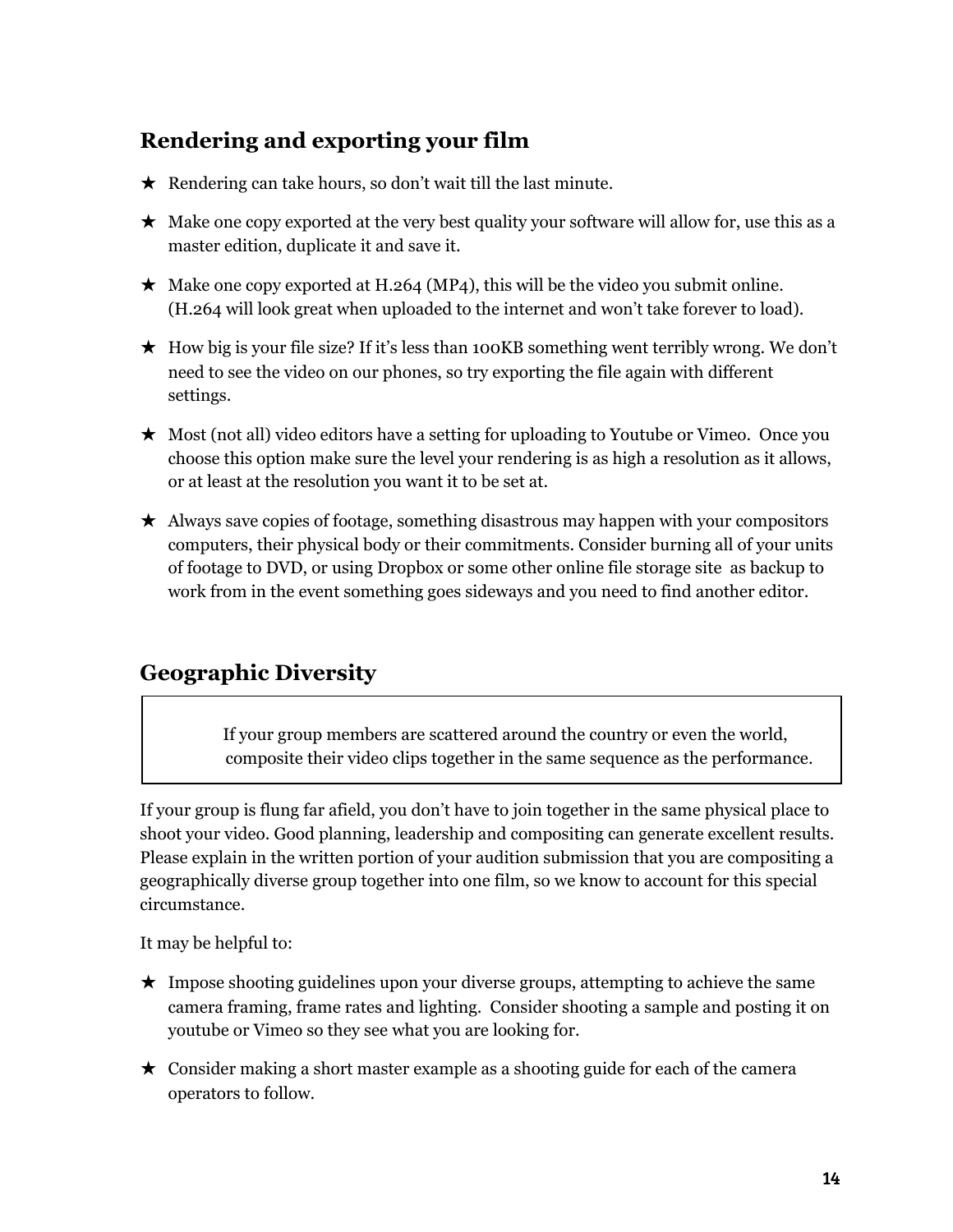- $\star$  Use a file sharing platform, share copies of unedited raw footage with your video editor who will then…
	- Assemble the footage, per the notes on compositing and editing above, in sequence as it's intended to be performed on the playa.
- ★ Don't try to combine multiple performers located in multiple locations in a single scene. Have each area work on a scene or two as a pod and submit a video which you as the shin will direct into a greater performance.
- ★ Try to use the end of the previous scene in the beginning of each following scene. It will show you are planning transitions and give us a better sense of the flow of your piece.
- $\star$  Do not split screen as all this does is distract from the performance, use stand ins when necessary and if you absolutely feel the need to do something check with us first and send us a sample of what you would like to do.

#### **DO NOT send us each group's promotional video.**



#### **DO NOT send us one film per pod - You must edit them together.**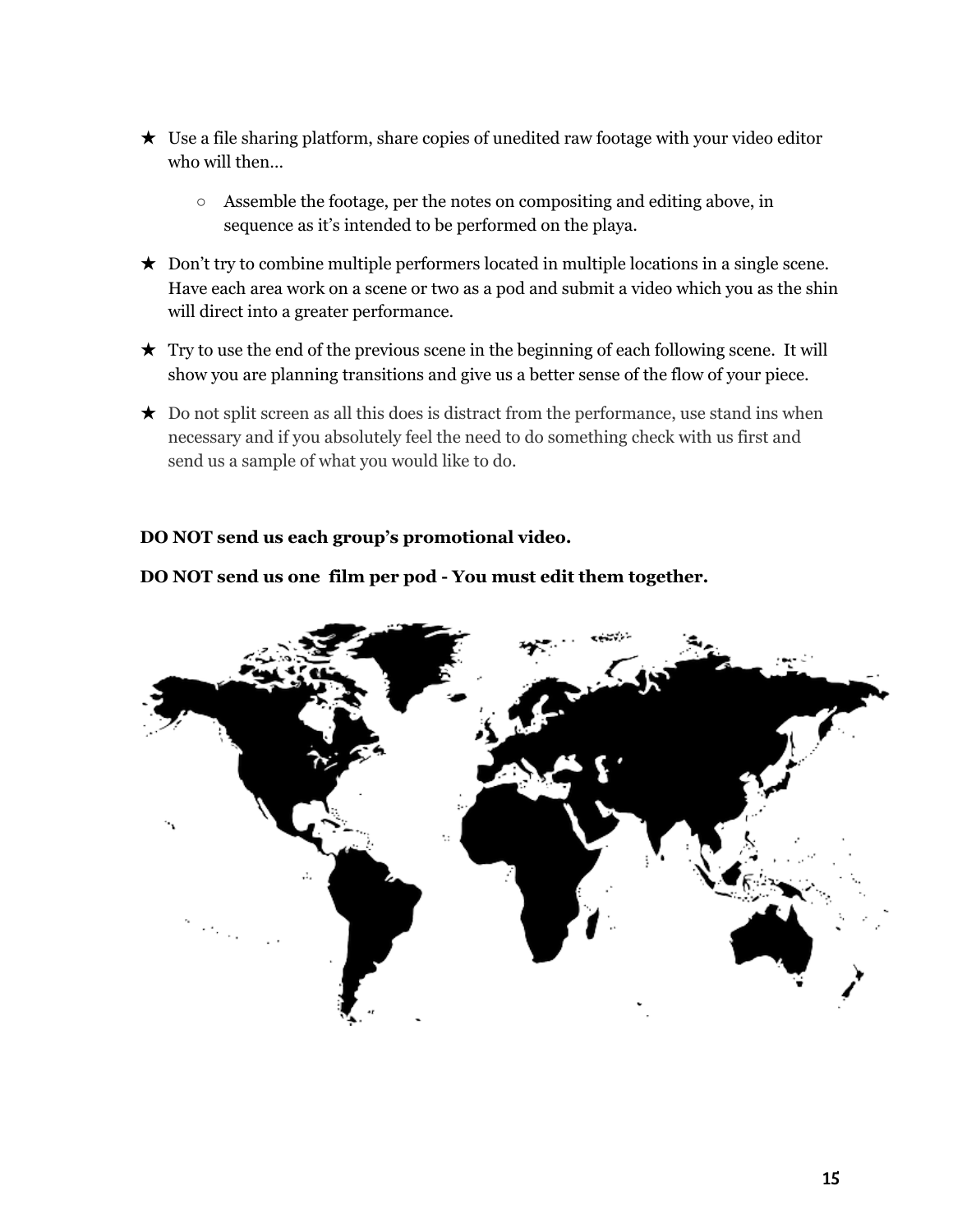# **SUBMITTING YOUR VIDEO**

# <span id="page-16-1"></span><span id="page-16-0"></span>**Preparing to Upload**

Using YouTube to share your video with the FC Council may cause you to break your video into two or more segments (depending on your account). Plan ahead for this break or consider using Vimeo.com which allows for longer videos. Without consideration to frame rate and compression, downloading your videos can take a while; we're not all sitting on fat pipes to the internet, so please be considerate of file size. Vimeo has a great guide to compression and frame rate on their Compression Guidelines page a[t](https://vimeo.com/help/compression/) <https://vimeo.com/help/compression/> with tutorials for many movie-making programs. Regardless of which service you use, compression and frame rate are important to the quality of your video.

We may not be "experts" in video, but we will do our best to answer any questions you have and coach you through any processes. Tabasco has some experience editing but is merely a hobbiest. Any questions you have should be addressed to [fireconclave@burningman.org.](mailto:fireconclave@burningman.org)

# <span id="page-16-2"></span>**Uploading Video**

Please upload your video to one of these online sites:

[http://www.youtube.com](http://www.youtube.com/)

[http://vimeo.com](http://vimeo.com/)

OR, use a file sharing site such as Onedrive, Dropbox or Google Drive.

For those that have not uploaded video before we suggest that you have a reliable internet connection and give yourself plenty of time to upload your video (it may take an hour or more).

- ★ Video compression resulting from the upload may throw you for a loop and you may have to export your film again at a different setting and re-upload.
- $\star$  Test the link and make sure it works, then make sure someone who is not in your inner circle can access the video.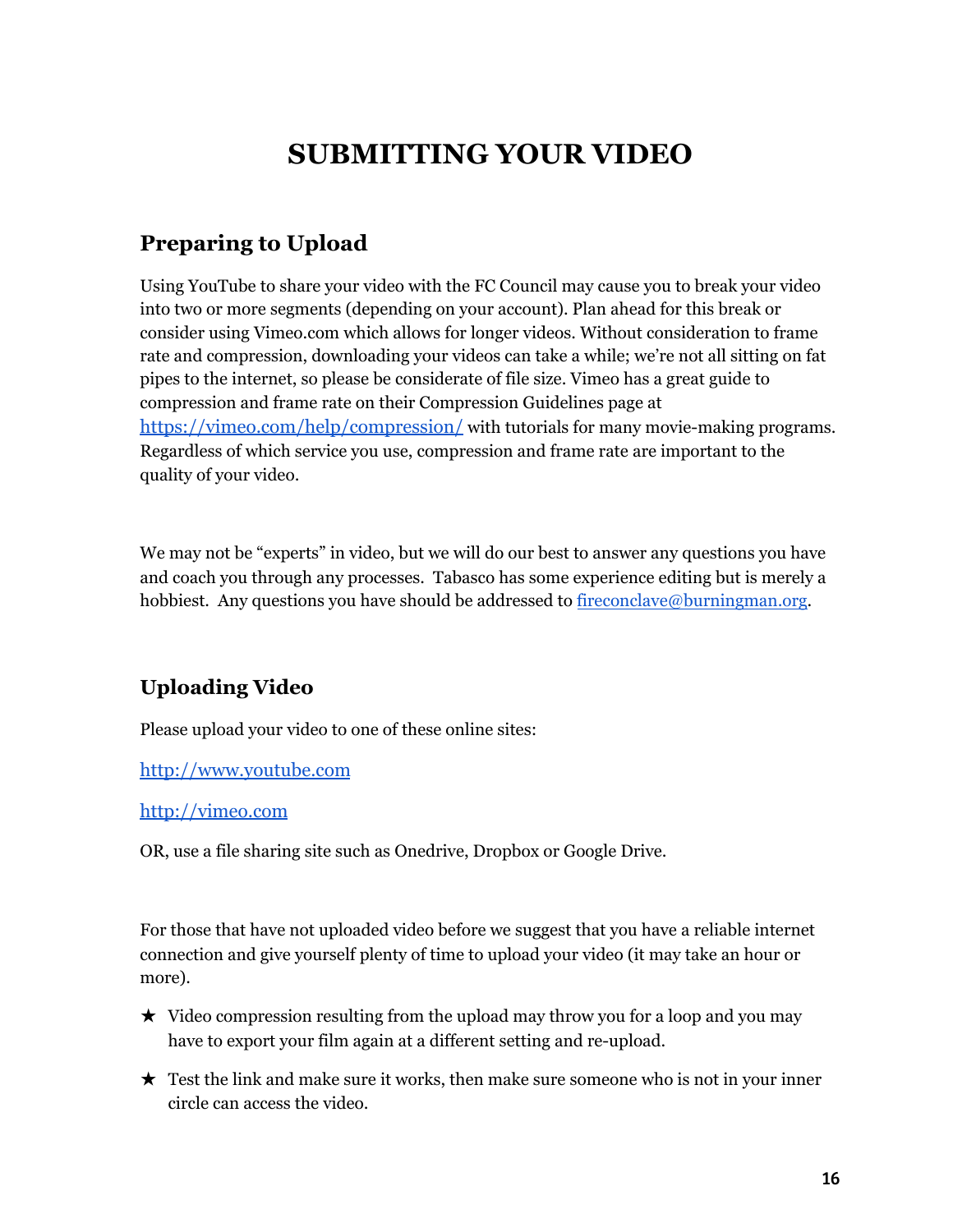- $\star$  All in all, don't wait until the last minute to send your video, you may encounter surprises.
- $\star$  Make sure the video can be downloaded. We find it very helpful to review and discuss video when we can download it.

### **Completing the Audition Form**

Complete the audition form located here: <https://tinyurl.com/Audition-Form-FC-2022>. Include the following information along with the links to the video:

- ★ Group Name
- $\star$  Shin
- $\star$  Shin Email Address
- ★ Brief description of your theme/performance- KEEP IT SHORT (150 characters or less). The words are the equivalent of a summary of your dance and must match the video as best you can. We do not need a record of every move, every tool, or all the blocking. We read the synopsis first and then watch the video. Your goal is to give us an impression of what you have created so we can see what you are attempting to do. Keep it short and succinct.
- $\star$  Video Link (up to 2) The link to the video, for example: YouTube, Vimeo or a file share such as Dropbox.
- $\star$  Total number in Group
- ★ Number of Performers
- $\star$  Number of Fire Watch
- $\star$  Number of drummers and/or musicians
- ★ Name of Documentarian
- ★ Additional Notes